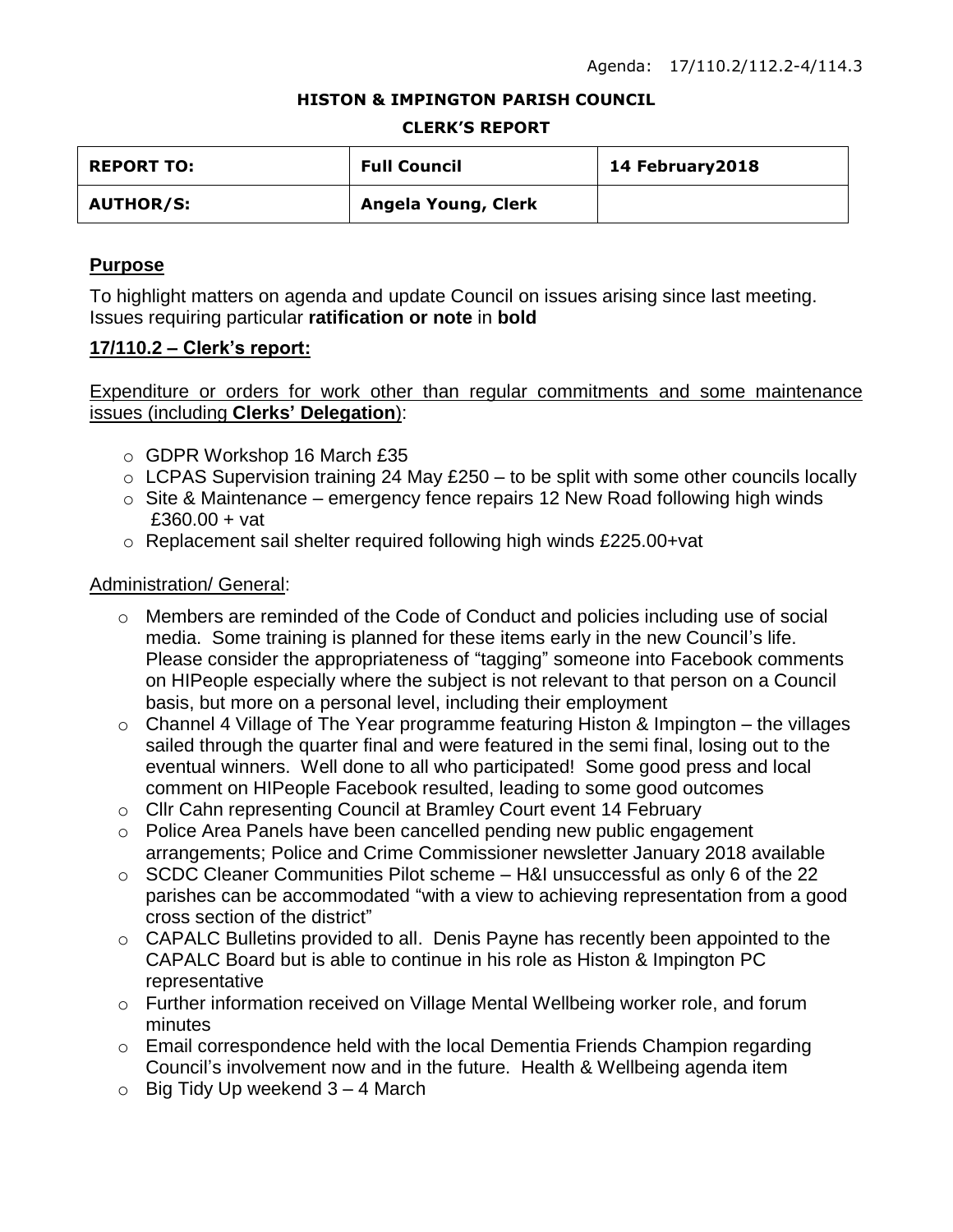$\circ$  All Parish Councils are due for election in May 2018. Nomination papers are available from the Parish Office or from SCDC.

SCDC Parish Council Elections Timetable:

- ▶ Deadline for Receipt of Nominations 4pm Friday 6 April 2018
- ▶ Withdrawal of Candidate 4pm Friday 6 April 2018
- 

Day of Poll 7am – 10pm Thursday 3 May 2018

### Meetings which may not covered by Committee reports / Training:

- o Cllrs Payne and Ing attended Northstowe Community Forum 17 January
- o Environment Committee held the first of 2 workshops on open space 20 January
- o Office staff and Chair attended LCPAS training on Employment matters, leading to some useful knowledge – overheads available on request
- o Asst Groundsman and Grounds Operative undertook CBT training to enable use of Piaggio for further 2 years
- o Neighbourhood Plan group members ran a number of Drop Ins for Councillors
- o Chairman attended Feast AGM on behalf of the Council
- o Cllr Jocelyn attended North West Cambs Forum (Darwin Green update) 30 January
- o Chairman and Vice Chairman will present at the Village Society meeting 27 February
- o Deputy Clerk attending CAPALC GDPR workshop 16 March at Cambourne
- o Ground Operative attending First Aid training Course 15 March

## Staff matters and holiday/TOIL dates:

 $\circ$  Office hours. The office is open Monday – Thursday 9.30am – 12.30pm and Tuesdays 2pm – 4pm. Other times are by appointment

### **Annual Leave:**

CO'B Friday 2 March; 26 March - 2 April LMM 3 – 6 April AH 31 March

**Please let Clerk know your holiday dates** as this greatly aids arrangements in the Council diary

## **17/114.3 Arrangements for Annual Parish Meeting:**

The Annual Parish Meetings need to be called for a date between 1 March and 1 June. We have in recent years historically held them on the same night as the Annual General Meeting of the Parish Council. I did advise last year that I felt this was not working and would not be content to clerk them if that continued. I also felt the agenda had become stale. Here is some information, with items of interest highlighted

## **Some detail of Parish Meetings:**

- Meeting should not commence before 6 p.m.
- Summonsed by the Chair of the Parish Council, unless called by 2 Parish Councillors or 6 local Government electors. The person issuing the summons should find a suitable notetaker for the meeting
- Agenda is signed by one of these choices (not the clerk)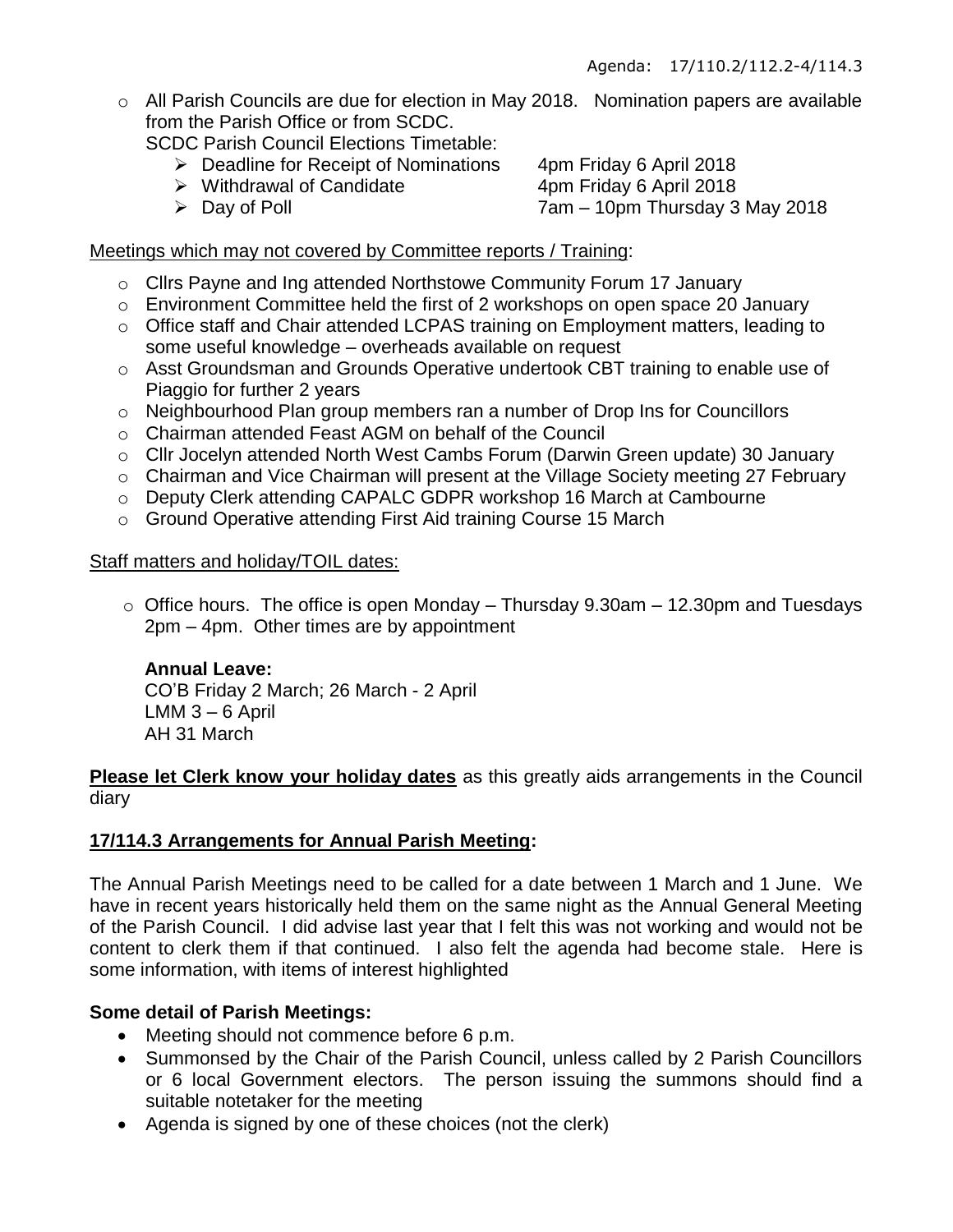- Period of notice is not less than 7 days and a longer period of notice may have the benefit of enabling more people to attend
- If the Chair of the Parish Council is present, they must preside
- It is usual for the Chairman of the Parish Council (or perhaps the Chairs of Committees) to present a verbal "annual report"
- $\bullet$  A brief Financial report can be given subject to prior warning that the figures quoted are only provisional and will still be subject to audit
- Great care must be taken to lay out the room to avoid any impression that this is a Parish Council meeting – it is a meeting of all the local government electors for the Parish (and we are 2 separate parishes)
- There are voting rules which need adhering to, including those **categories of attendees who are not entitled to vote**
- Any matter decided by a Parish meeting can be the subject of a Parish Poll (Referendum) provided
	- i. A Poll is demanded before the end of the meeting on any matter which the meeting has **discussed and voted on**
	- ii. The Poll is demanded by 10 local government electors, or one third of the local government electors present, whichever is the less

The Parish Council is responsible for all costs arising from a Parish poll

## **Possible agenda items and key questions, as recommended in SLCC Advice Note:**

- Attendance record of Parish Council members
- Where there are one or more Parochial Charities, their accounts could be presented to the meeting, perhaps by a Trustee
- Where the Council uses S137 (LGA 1972) to provide grants to local organisations, they could be invited to explain how these funds could be used
- Local issues causing concern

## **Key Questions:**

- **WHY are we meeting?**
- **WHAT do we want to achieve?**
- **WHO has specialist knowledge in this field?**
- **WHEN are we meeting?**
- **WHERE (in a suitable room in the Parish)**

Let's start with the when and where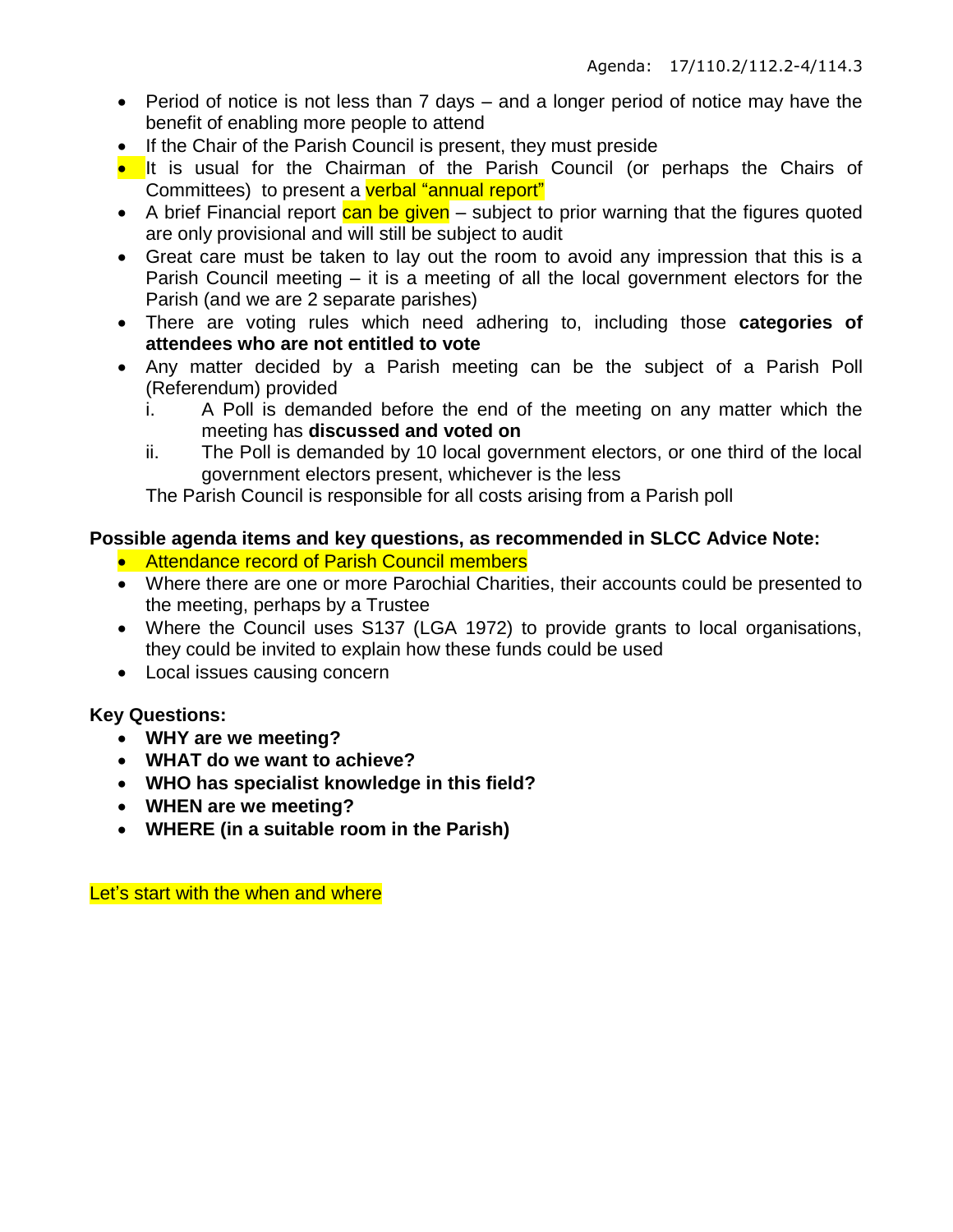#### **HISTON & IMPINGTON PARISH COUNCIL**

#### **FINANCE REPORT**

| <b>REPORT TO:</b> | <b>Full Council</b>                   | 9 January 2018 |
|-------------------|---------------------------------------|----------------|
| <b>AUTHOR/S:</b>  | Lynda Marsh, Office<br><b>Manager</b> |                |

## **Purpose**

To list accounts paid by delegated approval, and payment of outstanding accounts o Accounts paid by delegated approval – to note only:

| <b>Expenses paid by DDR</b>   |                                                           |            |        |          |                                               |
|-------------------------------|-----------------------------------------------------------|------------|--------|----------|-----------------------------------------------|
| <b>Beneficiary</b>            | <b>Description</b>                                        | <b>Net</b> | Vat    | Gross    | Cost Centre                                   |
| <b>British Gas</b>            | Electricity - The Green                                   | 99.78      | 4.98   | 104.76   | Environment                                   |
| Copy IT-Sharp                 | Copier reading                                            | 85.66      | 17.13  | 102.79   | Administration                                |
| Barclaycard                   | Pressure washer, Microsoft<br>Publisher, 'Clean up' signs | 546.36     | 109.27 | 655.63   | Recreation,<br>Administration,<br>Environment |
| <b>British Gas</b>            | Electricity account - October to<br>January               | 2,037.90   | 407.58 | 2,445.48 | Recreation                                    |
| Siemens Financial<br>Services | Copier lease rental and annual<br>service fee             | 244.34     | 48.86  | 293.20   | Administration                                |
|                               |                                                           |            |        |          |                                               |
| <b>Total</b>                  |                                                           | 3,014.04   | 587.82 | 3,601.86 |                                               |

| <b>Expenses paid by BACS</b> |                         |            |     |                  |                          |
|------------------------------|-------------------------|------------|-----|------------------|--------------------------|
| <b>Beneficiary</b>           | <b>Description</b>      | <b>Net</b> | Vat | Gross            | Cost Centre              |
| M10 Administration           | Wages, NI, and pension  | 14,256.39  |     |                  | 14,256.39 Administration |
|                              | Rec Groundsman expenses | $25.53$ -  |     |                  | 25.53 Recreation         |
| <b>Total</b>                 |                         | 14,281.92  |     | $0.00$ 14,281.92 |                          |

# **Accounts for approval:**

| <b>Expenses paid by BACS</b>   |                                      |            |       |        |                 |
|--------------------------------|--------------------------------------|------------|-------|--------|-----------------|
| <b>Beneficiary</b>             | <b>Description</b>                   | <b>Net</b> | Vat   | Gross  | Cost Centre     |
| <b>CBS Office Solutions</b>    | Stationery                           | 25.60      | 5.12  | 30.72  | Administration  |
| Greenham                       | Padlock, sign                        | 36.26      | 7.25  | 43.51  | Recreation      |
| <b>SCDC</b>                    | Refuse sacks                         | 36.45      | 7.29  | 43.74  | Environment     |
| <b>TatesTreeworks</b>          | Chipping                             | 80.00      |       | 80.00  | Recreation      |
| Roger Hovells                  | Office and bus shelter cleaning      | 100.00     |       | 100.00 | Admin/Environmt |
| Gaswise (Camb) Ltd             | Boiler service, Landlords gas safety | 90.00      | 18.00 | 108.00 |                 |
|                                | certificate                          |            |       |        | Recreation      |
| <b>TMC Specialist Cleaning</b> |                                      |            |       |        |                 |
| Ltd                            | Graffiti removal (CKH)               | 120.00     |       | 120.00 | Environment     |
| Ben Burgess Ltd                | Hayter' service, sharpen blades      | 151.42     | 30.29 | 181.71 | Recreation      |